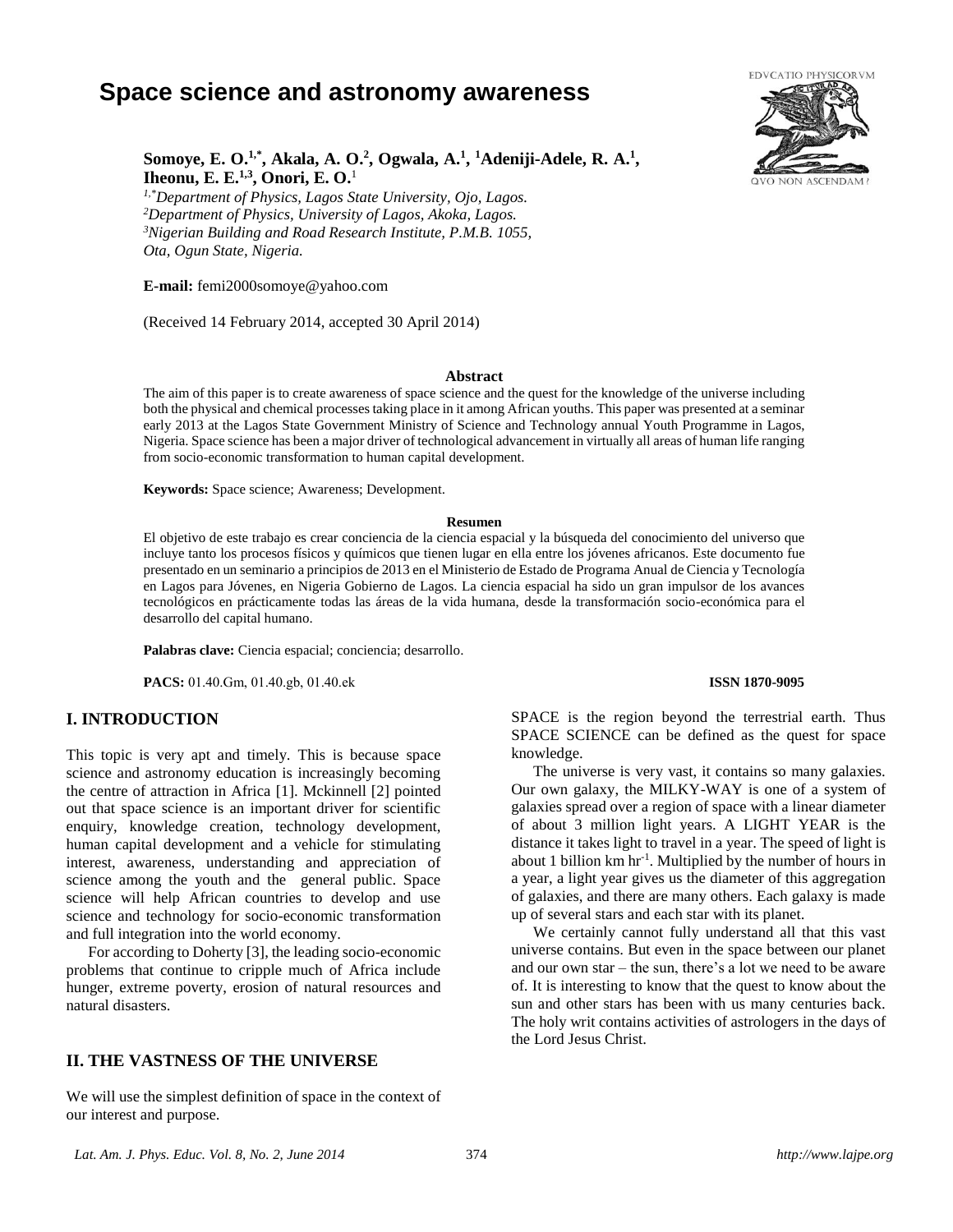

**FIGURE 1.** Variation of altitude with temperature in the atmosphere.

### **III. QUEST FOR KNOWLEDGE OF SPACE IN MODERN TIMES**

The quest to conquer the space beyond the earth, in modern times, started with the flying of kite to measure the pressure above the earth surface. Next came the use of balloons to measure not only pressure but also temperature and humidity of the atmosphere. A look at the variation of altitude with temperature (Figure 1) reveals why it is thought that the higher you go, the cooler it becomes.



**FIGURE 2.** Layers of the atmosphere.

In the 19<sup>th</sup> century, observations of the variation of earth's magnetic field made Schuster and Stewart to suggest that current flow around 100km. In the early  $20<sup>th</sup>$  century Marconi succeeded in transmitting radio signals across the Atlantic. Kennedy and Heaviside adduced the reason for this to the conducting layer in the upper atmosphere. The decisive experiments that confirmed the existence of this conducting layer are those of Appleton and Barnet and Breit and Tuve in 1925. While Appleton and Barnet used continuous waves, Breit and Tuve used pulse signal.

Thereafter the equipment of Breit and Tuve called the IONOSONDE was used to probe the upper atmosphere. But the ionosonde is limited to an altitude of 400 km.

In the mid  $20<sup>th</sup>$  century, satellite was launched and placed right there in the atmosphere. We are familiar with natural satellite of our planet *i.e*. the moon which revolves round the earth in about 28 days.

When Arthur C. Clarke initially had the idea of an artificial satellite being put in the atmosphere, it was thought to be impractical. The geostationary satellite which is the most common of artificial satellites is the one that has the same period of rotation around the earth. This period determines its height by Newton's law of gravitational attraction. Satellites are used for different purposes like communication, monitoring of weather, observation or research, intelligence report. For example, the Canadian satellite "ALOUETTE" was launched in September 1962.

This satellite was placed in a nearly circular orbit at a height of just over 1000km [4] for the purpose of observing the upper atmosphere above 300 km.

## **IV. SOME OCCURENCES IN THE SPACE BETWEEN EARTH AND THE SUN**

It is the purpose of this paper to intimate the youth with the benefits derivable in the vast space above us. For instance, in the space between the earth and the star closest to us i.e. the sun, there is a lot more than the visible ray and the warmth that emanate from it. And this star is just one of the aggregate of stars that make up our own galaxy i.e. the MILKY WAY. The X-ray and Ultraviolet ray responsible for the ionization of the upper atmosphere are radiations from the sun. This makes the upper atmosphere a conducting layer as a result of which HF radio signals are reflected to distant places. Also, from the sun flow streams of charged particles at an alarming rate. They are referred to as SOLAR WIND. When there is a sudden brightening of the sun, a phenomenon called SOLAR FLARE, there is a greater intensity of charged particles from the sun, the ionization of the upper atmosphere is affected and in the D region, absorption increases leading to fade out of radio signals.

The earth's magnetic field is increased suddenly, it decreases over about a period of 24 hours before returning to normal. These occurrences have attendant effects, some of which are damaging of satellites and disabling of power grid on the earth. This is more prominent during high solar activity. A magnetic index of observing solar activity is the sunspot that appears on the surface of the sun. The sunspots are sometimes many and sometimes few. The year in which the maximum numbers exist over a period of 11 years is known as the year of maximum SOLAR ACTIVITY. The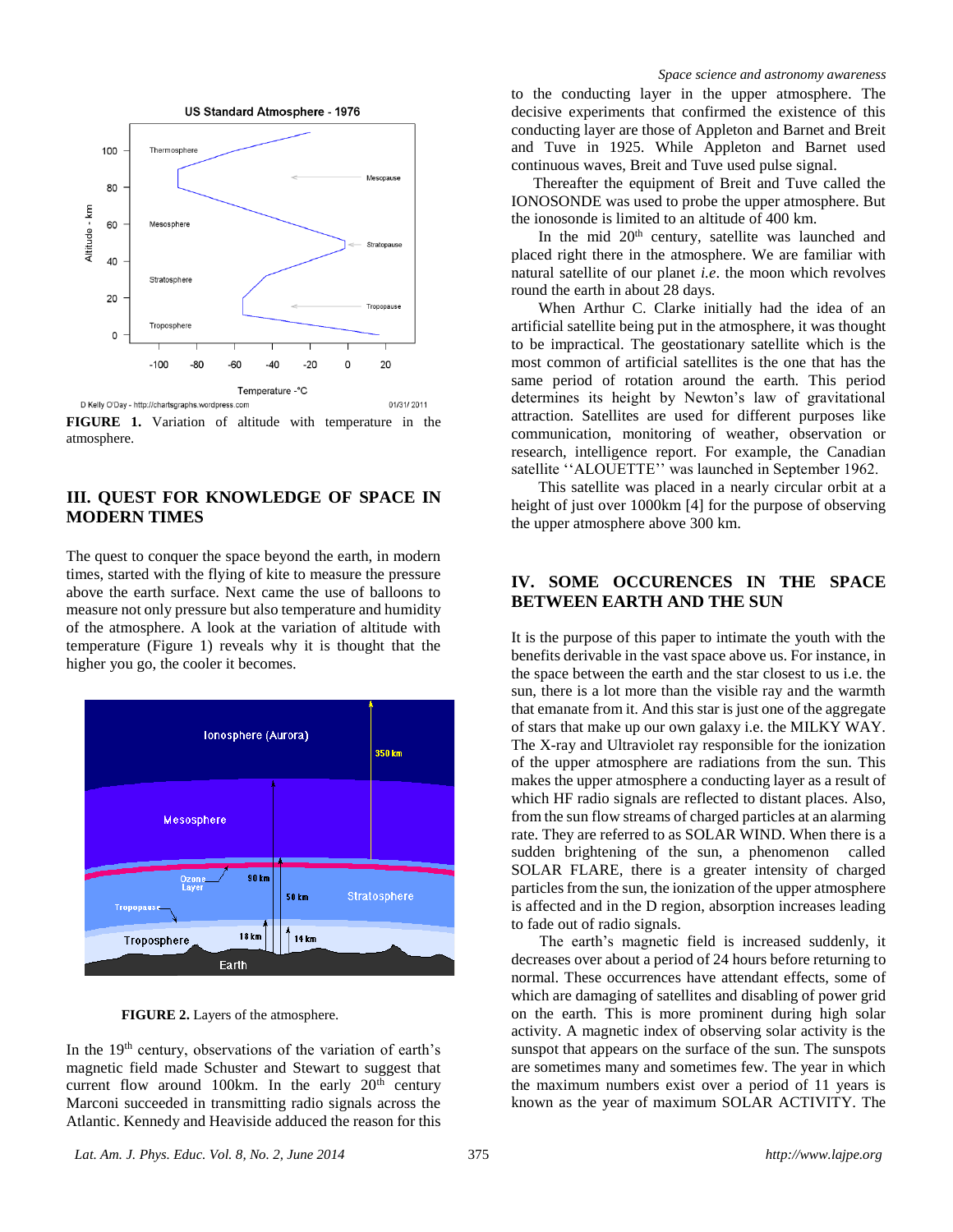#### *Somoye, E. O.*

study of solar activity is necessary in order that warning can be given in advance.



**FIGURE 3.** Huge solar flare of 2012.

In Figure 3 is shown the dissipative tendencies of solar flares. According to Joseph Kunche, a space weather scientist at the National Oceanic and Atmosphere Administration (NOAA) in the U.S, the massive solar flare eruption of March 6, 2012 is a solar tempest that was capable of interfering with satellites in orbits and power grids when on reaching the earth. Some high precision GPS users could also be affected. It is also capable of affecting communications on airplanes that fly over the polar caps. Powerful solar storms can be hazardous to astronomers in space.

The only palatable thing in the phenomenon of solar flare as seen in Figures 4 is the aurora. Aurora is a spectacular display of coloured lights in various complicated forms, often moving and changing rapidly [5].

Aurora actually means dawn, so named because it is of a reddish color like when the sun is rising at dawn. It occurs near the geographic poles. The one in the Northern hemisphere is called AURORA BOREALIS and the one in the Southern hemisphere AURORA AUSTRALIS. They are caused by burst of charged particles from the sun, the same phenomenon responsible for magnetic storms.



**FIGURE 4.** [A predominantly red aurora astralis.](http://en.wikipedia.org/wiki/File:Aurora_australis_panorama.jpg)

It is also possible that the occurrence of magnetic storm and other atmospheric events may be linked to the phenomenon of earthquakes. Pullinets *et al*. [6] carried out some research on the possible link between day-to-day variability of upper atmosphere and earthquake occurrences.

### **VI. BENEFITS OF SPACE SCIENCE**

**OTHER BENEFITS** of space science include, but are not limited to:

- 1. Location of earth resources of food, water and marine  $l$ ife;
- 2. Use of satellites to monitor weather conditions. Weather forecast is made possible by the use of thermometer and barometer since there is a high correlation between pressure and weather. The instruments have to be placed in-situ i.e. in the place of occurrence which is in space. The use of satellites facilitate weather forecast.
- 3. Improvement of communication signals through the use of satellites. Signals which are obstructed by houses, hills, forests as well as the curvature of the earth are transmitted over a wider coverage area through satellites from where they are amplified and transmitted back to earth.
- 4. Tracking devices such as GPS devices are used to retrieve stolen automobiles. They can be built into items such as cell phones, laptops computers etc. The GPS is a satellite based navigation system. This system consists of 24 satellites in 6 orbital planes i.e. 4 satellites in each orbital plane. They operate in circular orbits at a height of about  $20,200$ km and an inclination angle of  $55^0$ . Each satellites orbit the earth twice in a day. In this way they can locate where each GPS in being used – that the satellite can actually find the location of the device anywhere in the world since the satellite is able to read the GPS signal;
- 5. Accurate survey of land. The coordinates of the corner points of a land is accurately determined;
- 6. Expansion of knowledge;
- 7. Exploration of the unknown;
- 8. Providing a driving force for technological advancement and hence improve earth based productivity;
- 9. Development and occupation of new frontiers with access to extra-terrestrial resources and unlimited energy;
- 10. Strengthening of national prestige, self-esteem;
- 11. Security: reconnaissance satellites are used for military/intelligence purposes such as observing enemy locations or troop movement [7];
- 12. Providing opportunity for international cooperation and understanding;
- 13. Helps to monitor how green house gases and pollutants deplete the ozone layer that shield us from fatal rays. This has led to a great deal of global warming. Oladiran (2010) reported a rise of about  $0.80^{\circ}$ C in the temperature of earth surface. Rise in temperature is causing ice cap melting around the polar regions. As a result there is a rise of about 0.2 m in sea level. This in turn causes flooding. We are witnesses of the magnitude of flooding that occur in our nation last year;